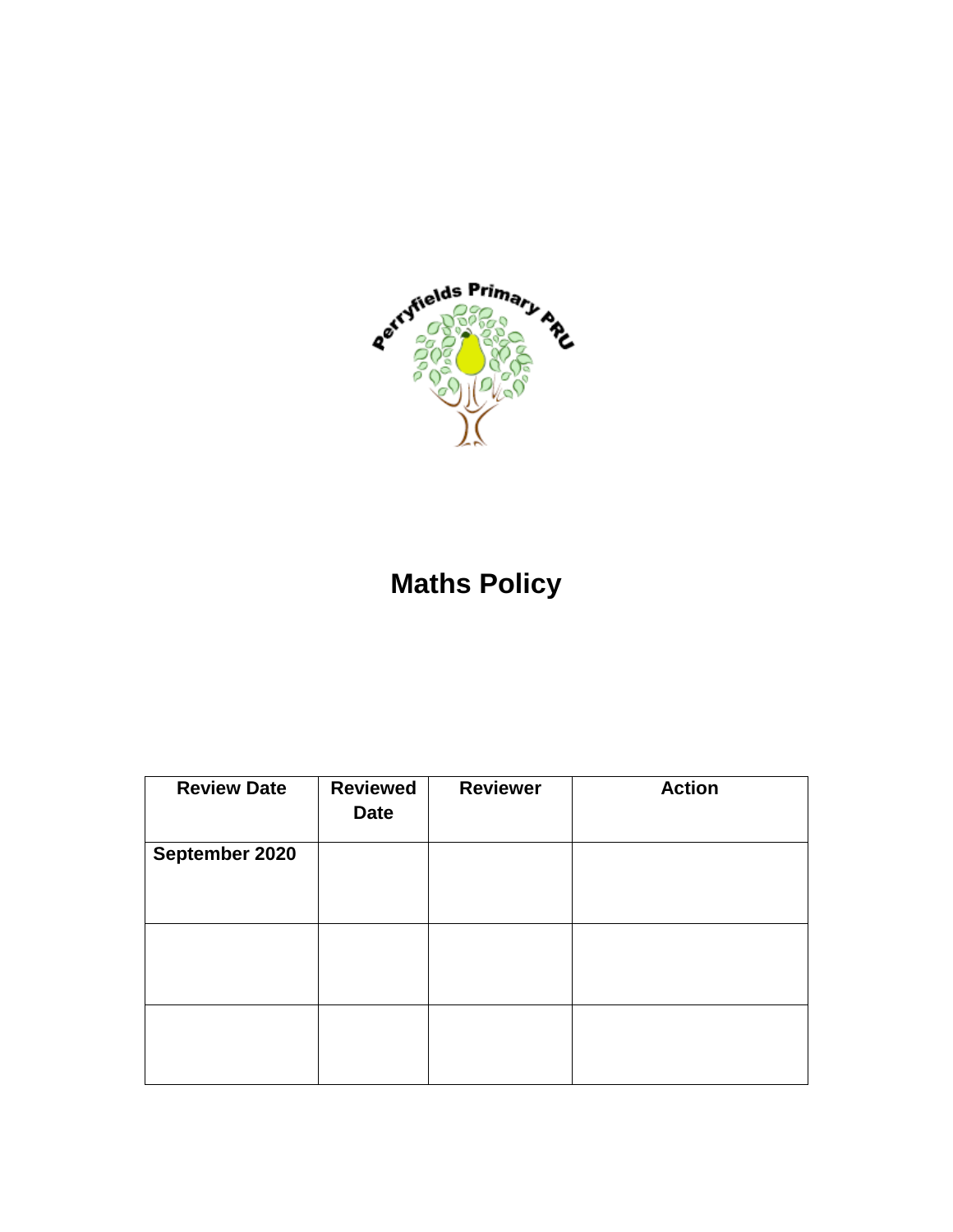# Perryfields Primary PRU Numeracy Policy

# Introduction

This policy outlines the teaching, organisation and management of the mathematics taught and learnt at Perryfields Primary PRU.

The school's policy for mathematics is based on the Primary Framework for Mathematics. The implementation of this policy is the responsibility of all the teaching staff.

## Aims and Objectives

Each child should be able to think and solve problems mathematically by using the appropriate skills, concepts and knowledge. They should be provided with rich and enjoyable experiences related to their individual needs.

We aim for each child to:-

- Have a positive attitude towards mathematics.
- Have self-confidence in their ability to deal with mathematics.
- Be able to work systematically, collaboratively and show resilience in accordance with our Learning Powers. .
- Be able to think logically and independently.
- Experience a sense of achievement regardless of age or ability.
- Understand the appropriate underlying skills, concepts and knowledge of number, measurement, shape, space and handling data. (Due to the unique needs of Perryfields children, there is a specific focus on the four operations within Number.)
- Be able to apply previously acquired concepts, skills, knowledge and understanding
	- to new situations both in and out of the classroom.
- Understand and appreciate pattern and relationship in mathematics.
- Be able to communicate and reflect on their work with peers and adults, sharing ideas, experiences, questions, clearly and fluently, using the appropriate mathematical language.
- Be able to explore problems using the appropriate strategies, predictions and deductions.
- Have equality of opportunity regardless of race, social background, gender, disability, or educational needs.
- Be aware of the uses of mathematics beyond the classroom and in the real world including future career opportunities and aspirations using mathematics skills.
- Encourage the use of mental calculations and efficient strategies to work out the answers.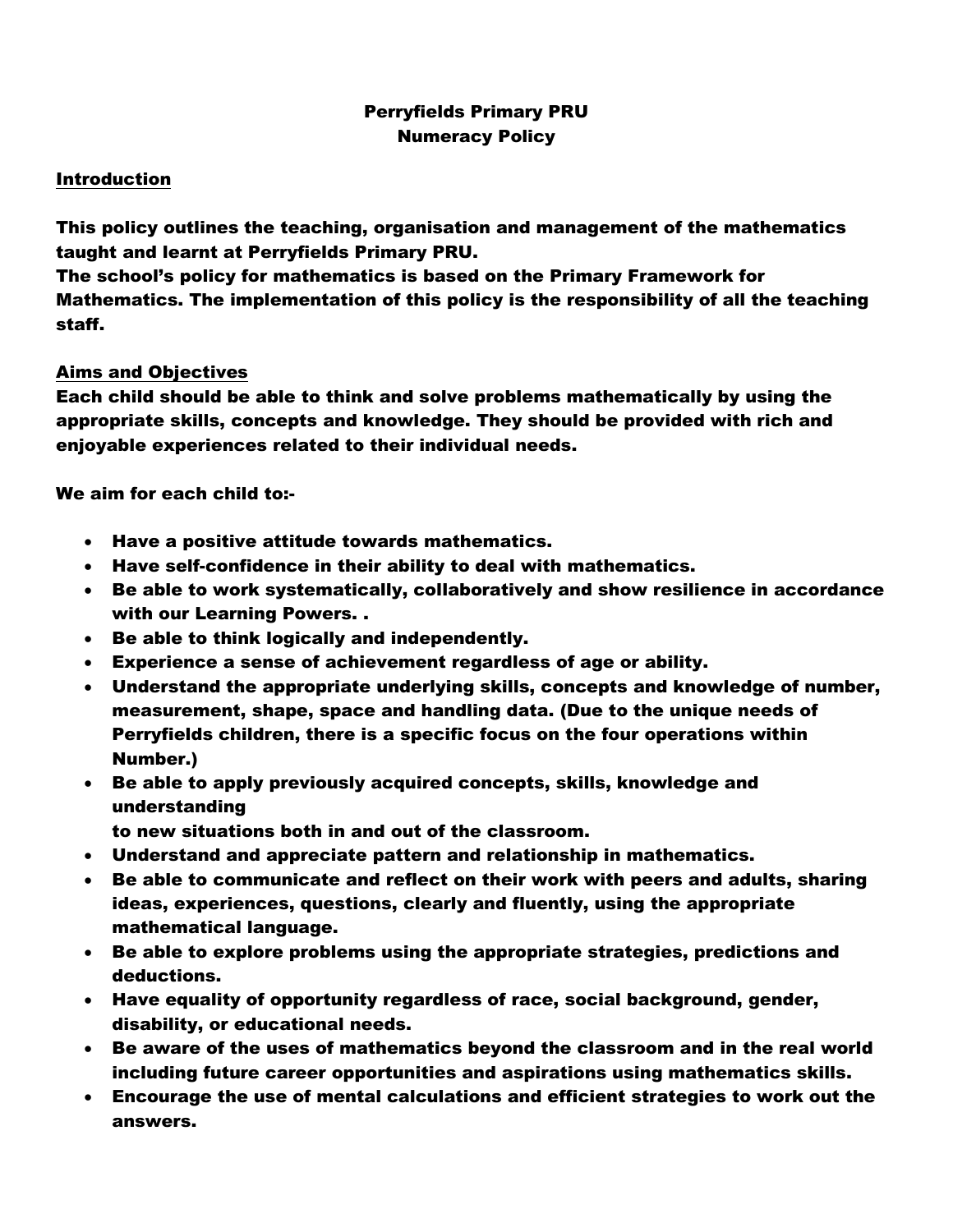For parents to:-

- Be actively involved in their children's mathematical learning both in school, with homework and remote learning. (see remote learning policy)
- Understand and support the school's mathematics and homework policy.

## Perryfields Primary PRU Mathematics Intent

Teachers and children at Perryfields are passionate about mathematics. Through highquality teaching, we provide each child with the opportunity to develop a love for, and reach their potential in this core subject.

Mathematics acts as a cornerstone in helping our children become resilient, problemsolvers- not just within the subject- but throughout the curriculum and as individuals. When teaching the subject we provide pupils with opportunities to demonstrate our Learning Powers; Reflective, Curious, Collaborative, Independent and Resilient.

Our aim is always to provide children with a relational understanding of the different mathematical strands they experience. Although there are many processes involved in the subject our main aim is to develop mathematical fluency and allow our pupils to use this understanding in reasoning, problem solving and real life concepts. We believe successful mathematicians are those that have a secure, deep understanding of the many abstract concepts.

During their educational journey at Perryfields, number is a principal focus. We believe children who are proficient with number can better access the wider mathematics curriculum and are equipped with a vital, life-long skill. During our many enrichment offsite visits we ensure our children have the opportunity to apply their mathematical skills in a real life and practical context.

Successful reasoning is demonstrated when children make educated decisions, reflect on and justify their choices and understand a process. Opportunities for children to reason are always considered in the medium-term planning, right through to the models provided and responsive questions asked by teachers in a lesson.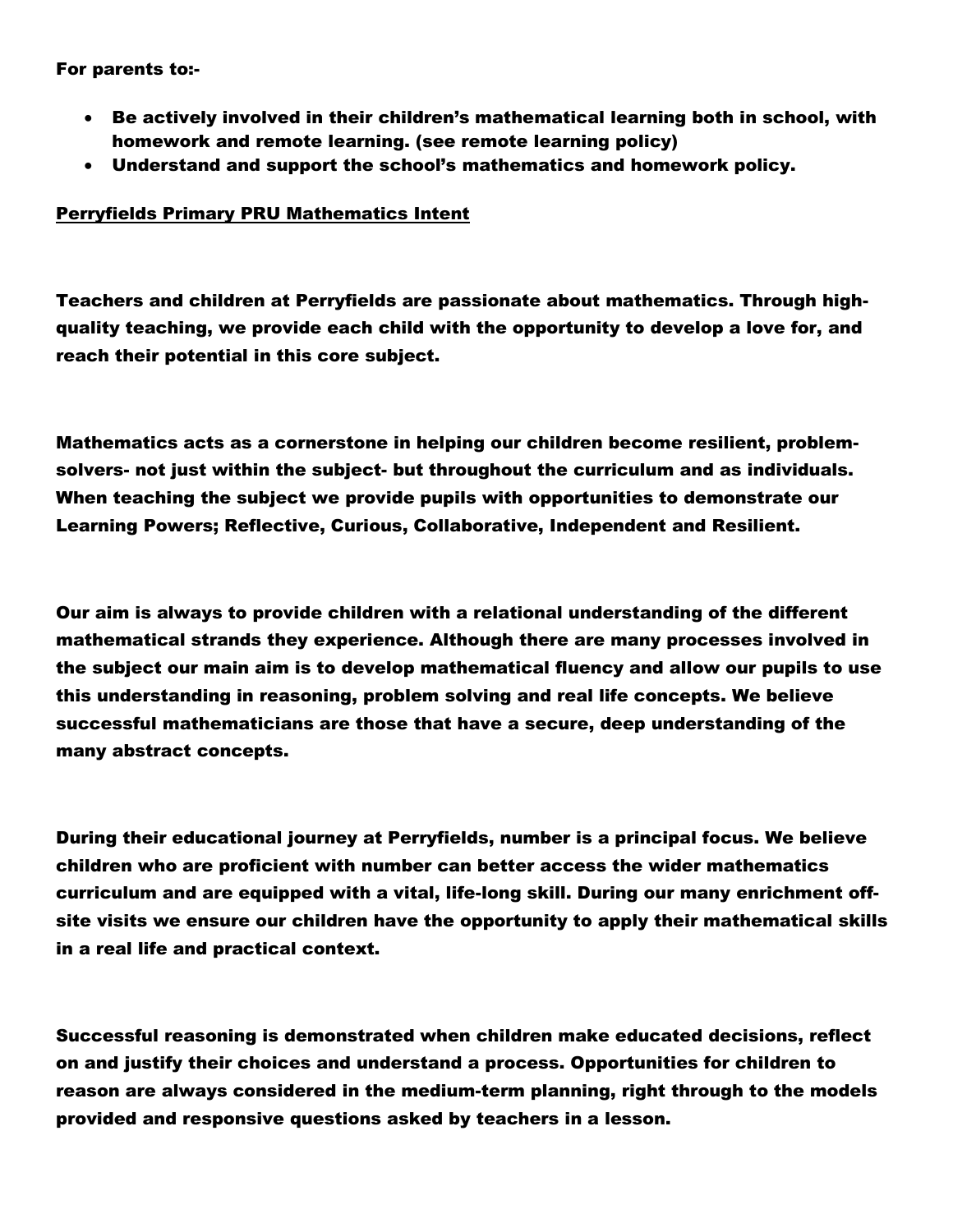School policies and materials such as the Skills Progression Matrix support teachers in making a positive impact on children's learning. They ensure practice is consistent, enabling our unique pupils to make accelerated progress across all classes.

We value our teachers' skills and experience as individuals and their collaborative work. Although policies are to be adhered to, teachers are encouraged to use initiative and insight to seek further well-considered opportunities to expose children to and allow them to explore alternatives. Secure learning happens when the concrete, visual and abstract are effectively interconnected rather than used in isolation or as part of a linear process. This approach is reflected throughout the school, with resources and representations chosen thoughtfully to help children gain a relational understanding.

Children's books are a place to record, showcase and take ownership of their learning. Furthermore, they act as a reference for discussion and help facilitate self, peer and teacher assessment.

### Teaching Mathematics

#### Teaching time

To provide adequate time for developing mathematical skills each class teacher will usually provide a daily mathematics lesson. This may vary in length but will usually last for about 45 minutes in Key Stage 1 and 50 to 60 minutes in Key Stage 2. Within these lessons there will be a good balance between whole-class work, group teaching and individual practice. Links will also be made to mathematics within other subjects so pupils can develop and apply their mathematical skills.

#### Out-of-class work and homework

The mathematics lessons will provide opportunities for children to practise and consolidate their skills and knowledge, to develop and extend their techniques and strategies, and to prepare for their future learning. These may be extended through out-of-class enrichment activities and homework. These activities will be short and focused and will be referred to and valued in future lessons.

#### Links between mathematics and other subjects

Mathematics contributes to many subjects within the primary curriculum and opportunities will be sought to draw mathematical experience out of a wide range of activities. This will allow children to begin to use and apply mathematics in real contexts.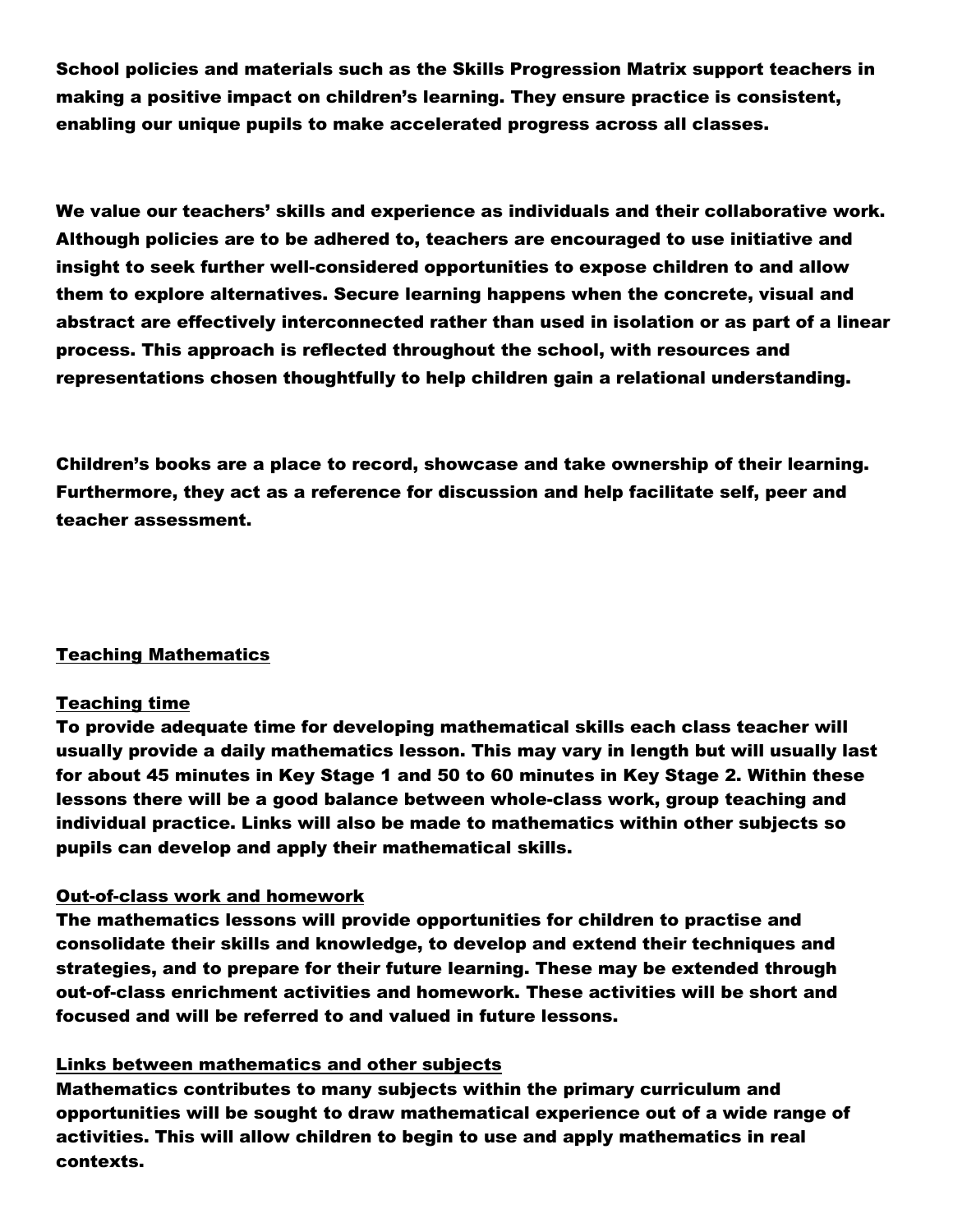# How we cater for most able pupils

The most able pupils will be stretched through differentiated work and extra challenges. When working with the whole class, teachers will direct some questions towards the more able to maintain their involvement.

# How we cater for pupils with special educational needs

Teachers will include all pupils fully in their daily mathematics lessons. All children benefit from the emphasis on oral and mental work and participating in watching and listening to other children demonstrating and explaining their methods. Teachers will involve all pupils through differentiation and provide necessary support through use of resources and adult help. All our pupils will be supported with an personalized programme in the all parts of the lesson. Targets on their individual education plans (IEPs) will be a focus so the pupils are given steps to success and will achieve well over time.

# How we cater for our younger pupils.

We promote social skills and the development of mathematical language and understanding. Teaching will be based on the objectives within the Skills Progression Matrix.

# How we cater for pupils in receipt of Pupil Premium

For those pupils who qualify for Pupil Premium they may be allocated extra adult support and/or resources and invention programmes to close the gaps in their learning. If remote learning is required, we will work alongside parents and carers to support the pupils in accessing the curriculum from home.

## Planning

Long term and medium term planning is structured following guidance set out in the Primary Framework for Mathematics.

Short term planning is very specific to meet each pupils individual needs. These may include examples from the Primary Framework, other published resources or the teachers own ideas. Planning will include objectives for the lessons, success criteria, key questions, activities, learning powers, resources, vocabulary, differentiation and use of support.

## Assessment

Assessments will be used to inform teaching in a continuous cycle of planning, teaching and assessment.

Teaching a unit of work will need careful initial and ongoing planning, informed by an assessment of children's learning. A cycle that supports this process in the Primary Framework for mathematics is set out below.